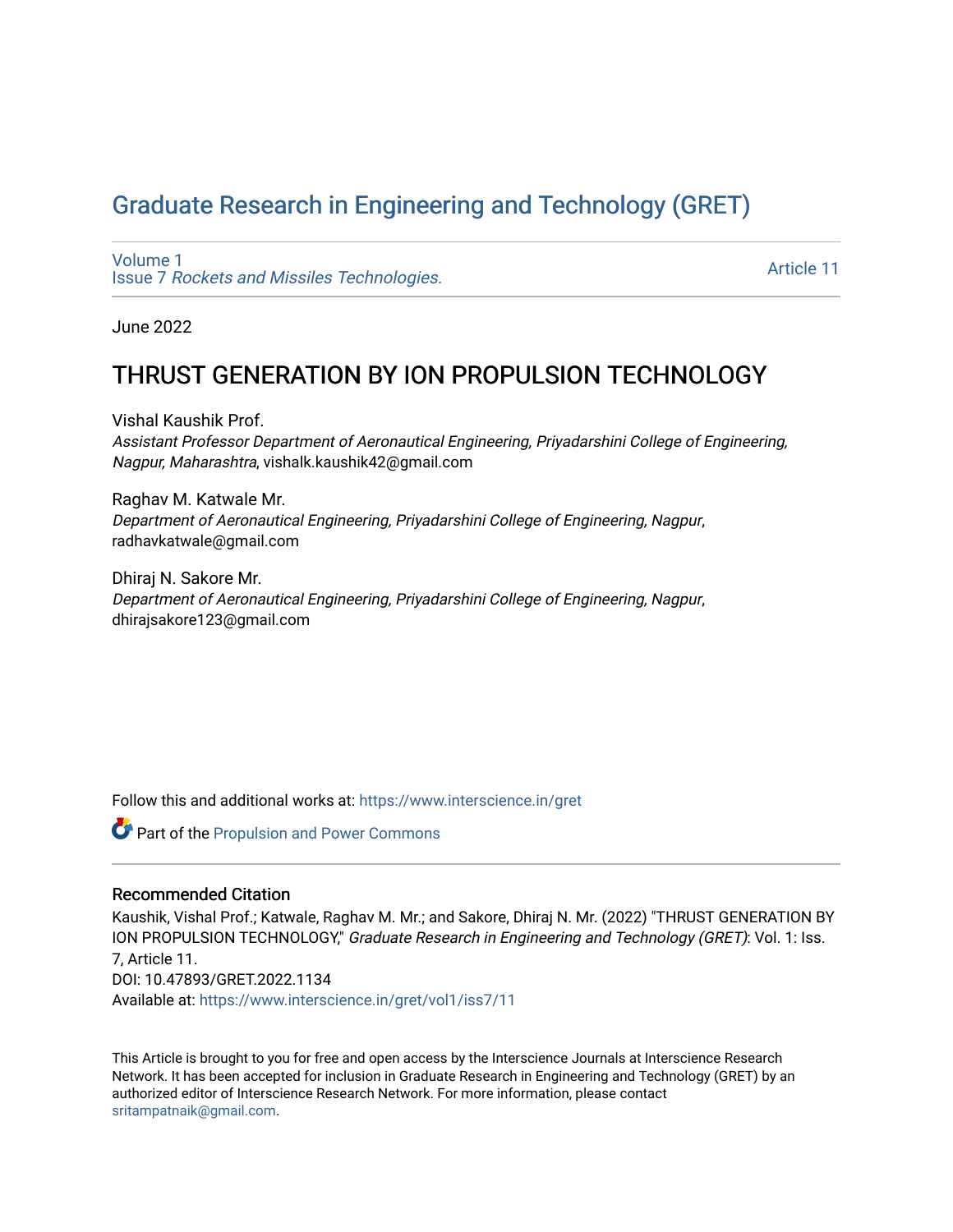#### **THRUST GENERATION BY ION PROPULSION TECHNOLOGY**

Asst. Prof. Vishal Kaushik<sup>1</sup>, Raghav M. Katwale<sup>2</sup>, Dhiraj N. Sakore<sup>3</sup> Department of Aeronautical Engineering, Priyadarshini College of Engineering, Nagpur Email Id: [vishalk.kaushik42@gmail.com](mailto:vishalk.kaushik42@gmail.com)

#### *Abstract:*

Electric propulsion system proven to be a suitable and efficient alternative for conventional propulsion systems .Ion thrusters is one of the electric propulsion systems. It has very high specific impulse generation (Isp) and consumes very low amount of fuel. Ion thrusters can easily compete with chemical rockets propulsion, even if the thrust produce is very low compares to chemical propulsion. Ion propulsion system can be used for various space missions like orbit station keeping for geostationary satellite, orbit and altitude controlling, multi-goal missions. Ion thrusters are more compatible for deep space missions as they are tested for endurance test where as chemical proportion is highly unsuitable for deep space mission.

Keywords: Propulsion, specific impulse, Ion thrusters, Electric propulsion

#### **Introduction**

The first iron thruster system intended for north south station keeping on the communication satellite engineering test satellite (ETS) in 1995. Although a launch vehicle failure did not permit station keeping by this system the ion thrusters where successfully operated in space .The commercial use of ion thrusters in the United States started in 1997 with the launch of a Hughes xenon ion propulsion system (XIPS), and the first NASA deep space mission using the NASA solar electric propulsion technology applications readiness (NSTAR) ion thruster was launch in 1998 on deep space I J. R. Beattie et al.[1] since then Boeing launched their second generation 25 CM X IPS iron thruster system in 2000 for Station keeping applications on the high power 702 communication satellite .The Japanese have successfully used ion thruster system to provide the prime propulsion for Hayabusa asteroid sample return used in spacecraft has grown steadily worldwide.



Figure 1: Experimental Setup

#### **Working Principle:**

 Ion thrusters employ a variety of plasma generation techniques to ionize a large fraction of the propellant. These thrusters then utilize biased grids to electro statically extract ions from the plasma and accelerate them to high velocity at voltages up to and exceeding 10 kV. Ion thrusters feature the highest efficiency (from  $60\%$  to  $>80\%$ ) and very high specific impulse (from 2000 to over 10,000 s) compared to other thruster types.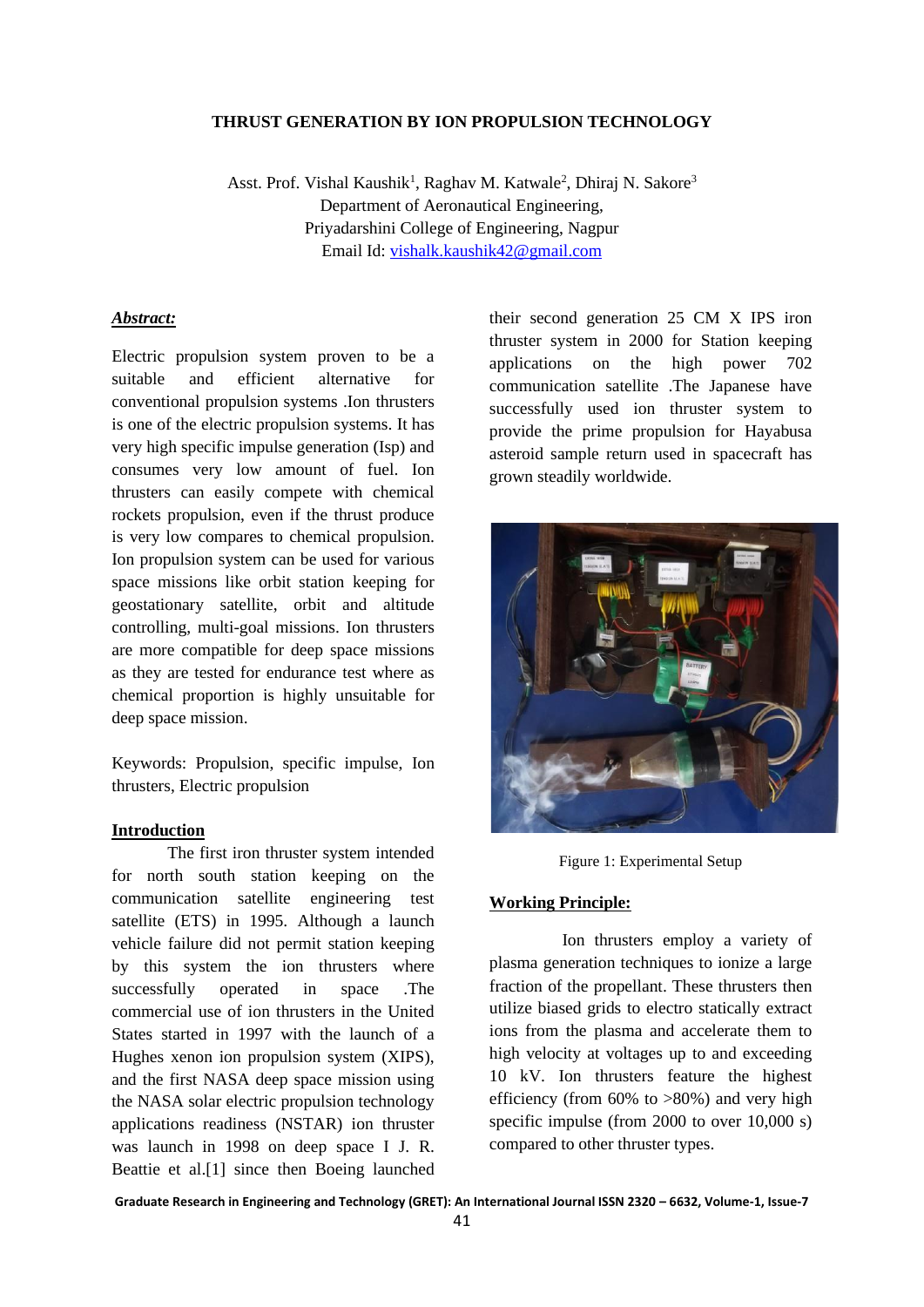### **Working Methodology**

Ion thrusters ionize propellant by adding or removing electron to produce ions. Most ion thrusters ionize propellant by electron bombardment.



Figure 2: Imaginary electric field line

High energy electron colloids with a propellant atom, releasing electrons from propellant atom and resulting in a positively charged ion Ethan Dale et al.[2].



Figure 3: Ionization process

The gas produced consists of positive ions and negative electrons in proportion that results in no overall electric charge. This called plasma.



Figure 4: Ion Formation

Plasma has some of the property of gas, but it is affected by electric and magnetic fields

Akshat Mohite et al.[3]. The most commonly used propellant is xenon, because it is easily ionize and has high atomic mass which generates desirable thrust when ions are accelerated A.Hemant Kumar Yadav et al.[4].



Figure 5: Thrust Generation

As xenon is an inert gas and hence has high storage density. Therefore, it is suitable for storing in a spacecraft. In most thrusters, electrons are generated with discharge hollow cathode called as thermionic emission Dan M. Goebel et al.[5].

## **Experimental Observations**

In order to determine the amount of thrust of ion propulsion system, we provide the electric energy to ionize the neutral gas molecules Masahito Tagawa et al.[6].

| Sr. | Input   | Step-   | current | power |
|-----|---------|---------|---------|-------|
|     | voltage | up      |         |       |
|     |         | voltage |         |       |
|     | 3.7     | 10000   | 0.16    | 1.6   |
|     | volt    | Volt    | Amp     | KW    |
|     | DC      | DC      |         |       |

# **Calculations**

The amount of power created by our transformer is calculated using the relationship between Power, voltage and current:

10,000 Volts \* 0.16 Amps

 $= 1600$  Watts/ 1.6 KW

 $---(1)$ 

**Graduate Research in Engineering and Technology (GRET): An International Journal ISSN 2320 – 6632, Volume-1, Issue-7**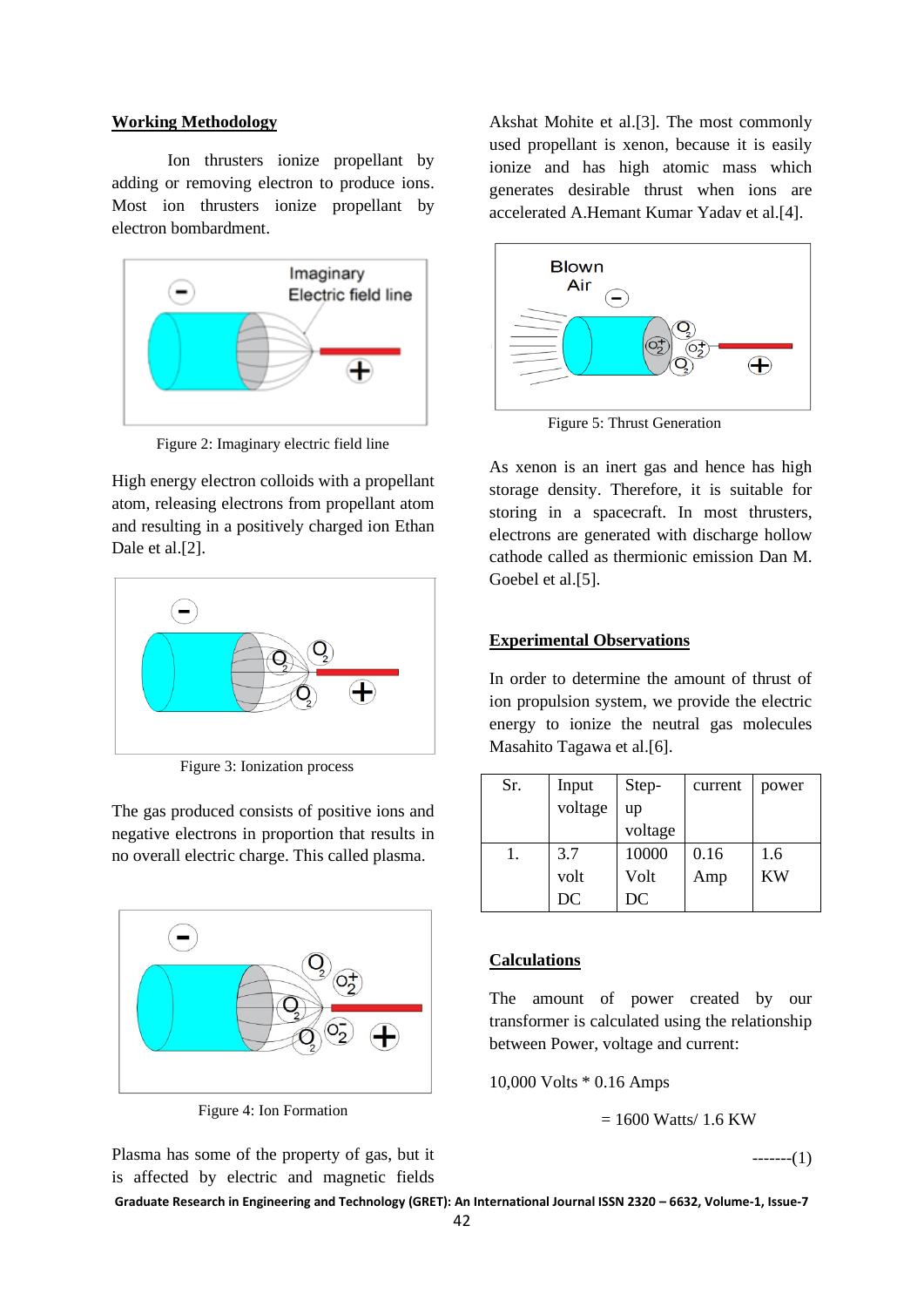As we need to convert watts into joules to use to calculate the moles of ion we can ionize,

We can use the fact that Watt **=** Joules/sec:

$$
1.6 \text{ KW} = 1.6 \text{ KJ/s}
$$

As for our initial set up we ionizing air which consist of 80% nitrogen, we use the Ionization energy of nitrogen to calculate the numbers of moles ionized (1503 KJ/mole).

$$
\frac{1.6KJ}{s} \times \frac{1 \text{ mole } N_2 \text{ ionized}}{1503KJ}
$$
  
= 
$$
\frac{1.06 \times 10^{-3} \text{ moles } N_2 \text{ionized}}{1 \text{ s}}
$$
........(2)

Multiplying the number of moles ionized by the molar mass of  $N_2$  we get mass of ionized  $N_2$  ions.

The first variable needed to our impulse calculation:

$$
\frac{1.06 \times 10^{-3} \text{ moles } N_2 \text{ionized}}{1 \text{ s}}\n \times \frac{28gN_2 \text{ ionized ions}}{1 \text{ moles } N_2 \text{ ionized}}\n \times \frac{10^{-3} \text{ kg}}{1 \text{ g}}
$$

$$
=\frac{2.96\times10^{-5}\text{ kg N}_2\text{ ions ionized}}{1\text{ s}}
$$

Now that we have the mass of  $N_2$  ions ionized, we need to determine how fast each ion is moving. To do this we use the conservation of energy formula our ions well be travelling in an electric

Field, the potential energy of our system is potential electric energy. Potential electric energy is

Quantified as follows:

$$
U_{electric} = voltage \times
$$
  
Q(charge of an electron)

------- (4)

As the potential electric energy will be converted into the kinetic energy of an ion, the

Conservation of momentum formula for our system comes out as follows:

$$
\frac{1}{2}mv^2 = Vq
$$
\n
$$
\text{---}(5)
$$

Where m is the mass of nitrogen atom, v is the velocity of the nitrogen molecule, V is the

Voltage of the system and q is the electric charge constant. Solving for v gets us the following formula:

$$
Vn_2 \, molecule = \sqrt{\frac{2V_q}{m}}
$$
\n
$$
........(6)
$$

The mass of  $N_2$  molecule is derived using the molar mass of  $N_2$  as well as Avogadro's number to get us the following mass of a  $N_2$ molecule:

$$
\frac{28gN_2}{1 \text{ moles } N_2} \times \frac{1 \text{ moleN}_2}{6.022 \times 10^{23} N_2 \text{molecules}} \times
$$
  

$$
\frac{10^{-3}kg}{1g} = \frac{4.65 \times 10^{-26}kg}{1N_2 \text{molecule}}
$$

As the voltage of our system is 10KV and q is a constant  $1.6 \times 10^{-19}$  coulombs, we can plug in all of our variables to get the following speed for  $a N_2$  molecule:

$$
Vn_2 \text{ molecule} =
$$
\n
$$
\sqrt{\frac{2(10kV)(1.6 \times 10^{-19}C)}{4.65 \times 10^{-26}Kg}} = 262,330 \frac{m}{s}
$$
\n
$$
\text{........ (8)}
$$